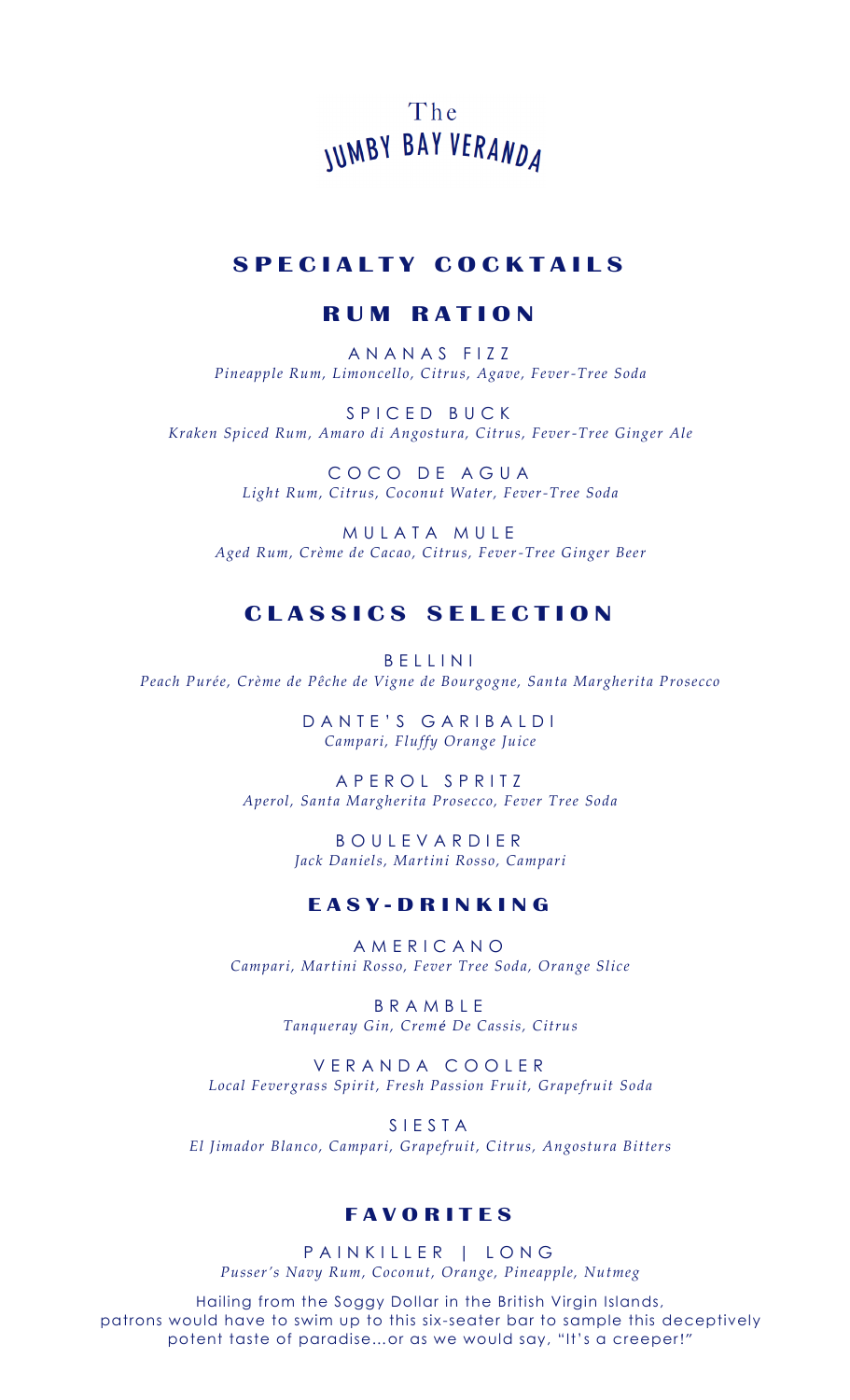#### M A I D IN ANTIGUA | UP *English Harbour 5, Island Mint, Cucumber, Citrus, Soda*

Taking inspiration from one of the newest modern classic families – The Maid – we have added a healthy measure of local rum into this refreshing & herbaceous cocktail.

> MAI TAI | LONG *Rhum Agricole, Cointreau, Amaretto, Lime, Bitters,*

In 1944 one of tiki's godfathers – Victor "Trader Vic" Bergron – created this concoction for some Tahitian guests; when they tasted it they exclaimed "Mai Tai Roa Ae!" or "out of this world… amazing!"

# **S I G N A T U R E S**

A STRAWBERRY SPRITZ | WINE *Aperol, Strawberry, Ting, Prosecco*

Combining two of the most beloved drinks of Antigua and Italia, which is the perfect accompaniment for unwinding and watching the world go by…

> COUNT CARIB | COUPE *Our Secret Caribbean Rum Blend, Campari, Martini Rosso*

Few cocktails have stood the test of time as much as the beloved Negroni with its magnificence lying in its simplicity. Our handpicked selection of Caribbean rums intertwine effortlessly with Milan & Torino's finest exports

> CAFFÉ FLORAIN | WINE *Local Gold Rum, Galliano, Cacao, Espresso, Honey*

For three centuries this Venetian coffee institution has been welcoming some of history' s most famous face, and inspired our signature Iced Espresso Martini

### **A P E R I T I F**

A I R M A I L *Cavalier White Rum, Fresh Lime Juice, Honey Nectar, Taittiger Champagne*

D R Y M A R T I N I *Your choice of Gin or Vodka, Extra Dry Vermouth, Lemon Oïl or Olive* 

D E A R J U L I E T *Hendrick's Gin, Aperol, Elderflower,Lime, Santa Margarita Prosecco* 

> N E G R O N I *Tanqueray Gin, Martini Rosso, Campari*

#### MINT JULFP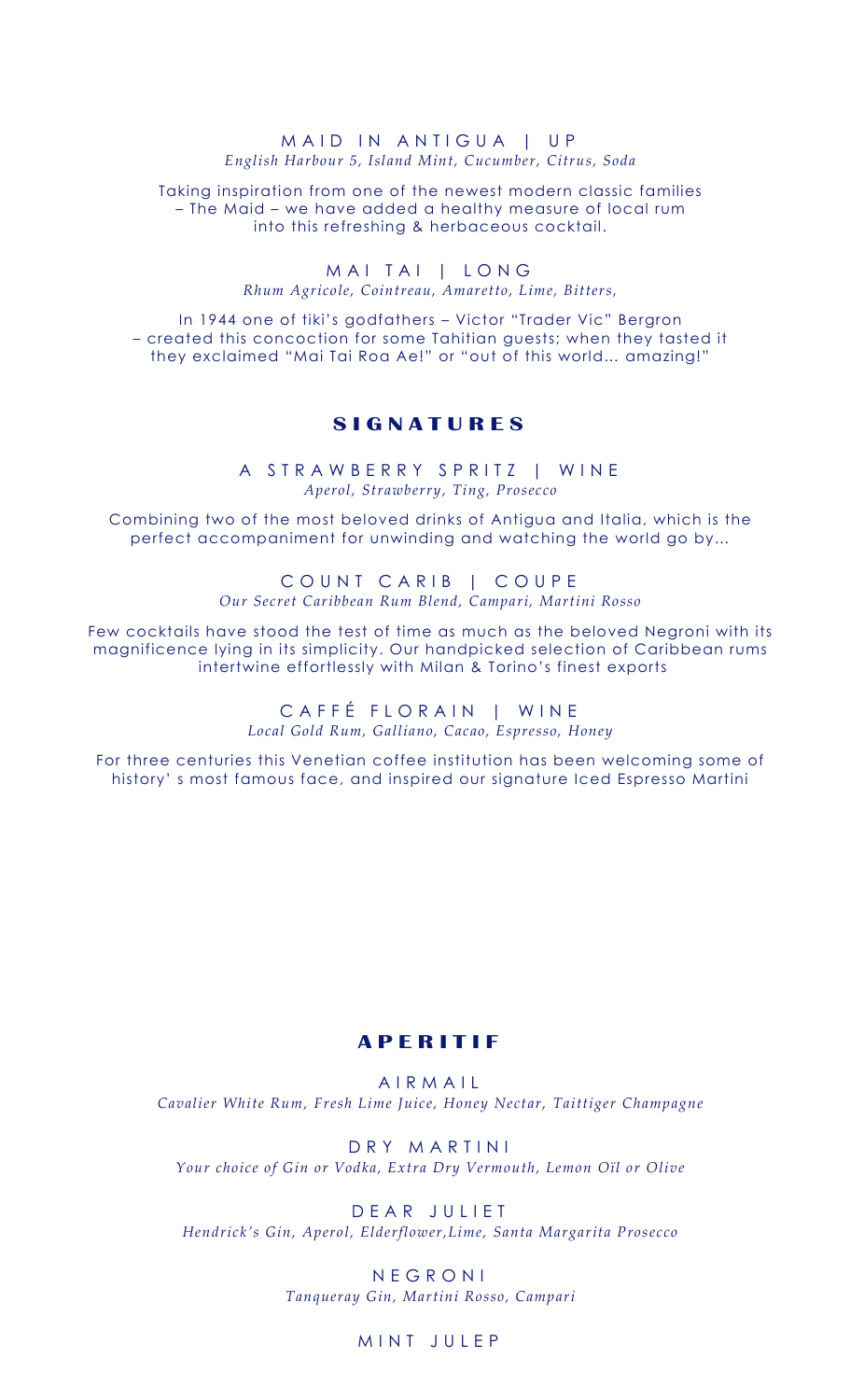*Jim Beam Bourbon, Jumby bay Garden Mint Leaves, Cane* 

S E A L E D W I T H A K I S S *White Rum, Limoncello, Chambord, Basil, Strawberry, Lime Cranberry*

S O U R

*Choice of Spirit Citrus, Cane Aquafaba, Bitters Grey Goose Vodka | Tanqueray Gin | Jim Beam Bourbon | Amaretto*

## **D I G E S T I F**

THE OBROMA MARTINI *Don Julio Tequila, Caramel, Crème de Cacao, Chili*

> H A R V A R D *Hennessy VS, Martini Rosso, Bitters*

OLD FASHIONED *Jim Beam Bourbon, Bitters, Orange Oils*

E S P R E S S O M A R T I N I *Stoli, Kahlua, Fresh Espresso*

> G O D F A T H E R *Scotch, Amaretto*

A L E X A N D E R *Tanqueray Gin, Crème De Cacao, Cream, Nutmeg*

# **F R E E - S P I R I T E D**

J U M B Y J O Y *Cucumber, Mint, Lime, Honey*

P IN EAPPLE & BASIL MOJITO *Island Basil, Pineapple, Lime, Agave, Soda*

### I C E D T E A

*Classic Black tea* 

*Ginger & Passion fruit*

#### ICED COFFEE

#### *Ice Cappuccino*

*Ice Latte Vanilla | Hazelnut | Caramel* 

*Ice Mocha*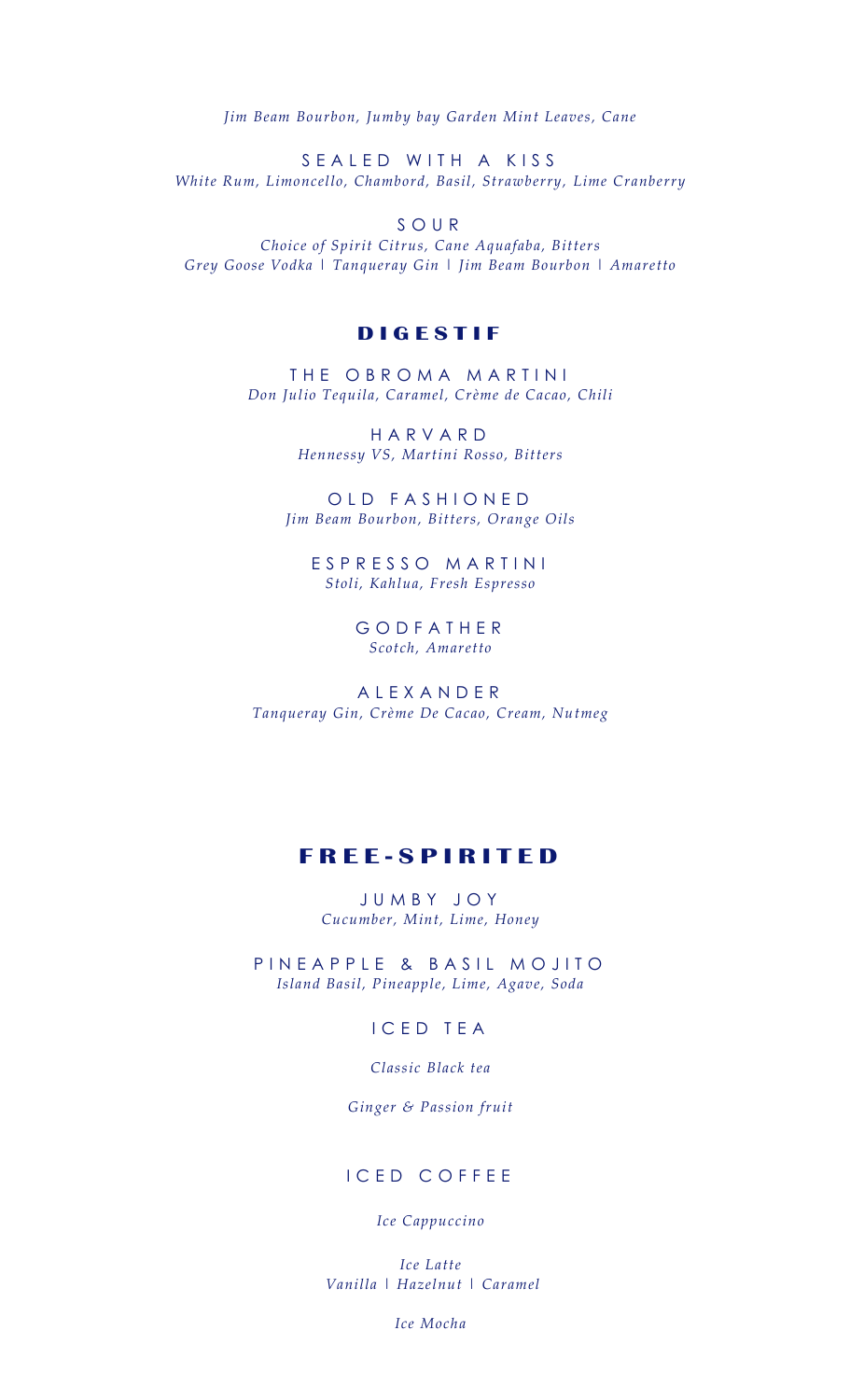# **J U M B Y B A Y L O U N G E F O O D M E N U**



# **M E D I T E R R A N E A N P L A T T E R**

*Pita Bread, Vegetables Crudites, Hummus, Taztziki* 

#### **C H A R C U T E R I E B O A R D**

*Selection of Cold Cuts, Pickle, Homemade Crackers & Bread Sticks* 

## **C H E E S E B O A R D**

*Assortment of Artisanal Cheese, Jams, Chutney, Nuts, Homemade Crackers & Bread Sticks* 

#### **C R I S P Y C A L A M A R I**

*Herbed Calamari, Lemon Marinara & Tartar Sauce* 

# **M A R G H E R I T A P I Z Z A**

*Mozzarella, Tomato, Burrata* 

## **T R U F F L E P I Z Z A**

*Black Truffle Paste, White Truffle Oil, Mozzarella*

# **F I S H T A C O S**

*Flour Tortilla, Cajun Flavored Catch, Pineapple Salsa, Avocado Cream, Spicy Mayonnaise*

## **T H E C L U B**

*Toasted White Bread, Applewood Smoked Bacon, Grilled Chicken Breast Tomato, Egg, Romaine Lettuce, Mayonnaise*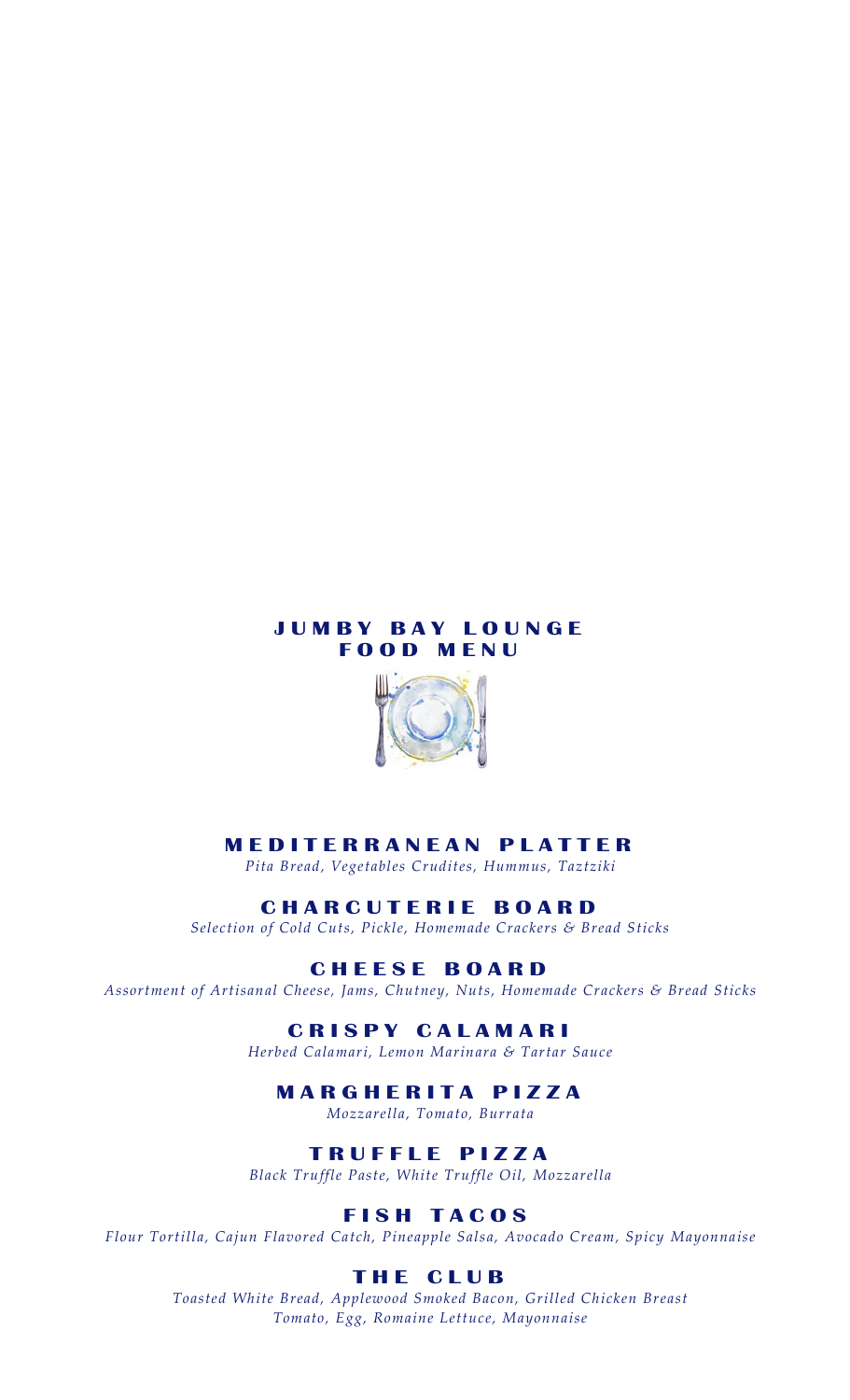#### **B E E F S L I D E R S**

*3 Angus Beef Sliders, Lettuce and Tomato*

**B E Y O N D M E A T S L I D E R S**

*3 Soy based Sliders, Lettuce and Tomato*

# **WINES BY THE GLASS**

### **B U B B L E S**

CHAMPAGNE BRUT *Taittinger, Reims*

P R O S E C C O V A L D O B B I A D E N E *Santa Margherita, Veneto, Italy*

VINO SPUMANTE ROSÉ BRUT *Santa Margherita, Veneto, Italy*

## **W H I T E**

P IN OT GRIGIO 'MONGRIS' *Marco Felluga, Friuli-Venezia Giulia, Italy*

A L B A R I N O *Bodegas Forjas Del Salnes, Rias Baixas, Spain* 

SAUVIGNON BLANC *Astrolabe Marlborough, New Zealand* 

C H A R D O N N A Y *La Crema, Sonoma Coast, USA*

### **R O S É**

M I N U T Y ' M ' *Côtes de Provence, France*

WHISPERING ANGEL, CAVES D'ESCLANS *Côtes De Provence, France*

#### **R E D**

CHIANTI CLASSICO 'PEPPOLI' *Antinori, Tuscany, Italy*